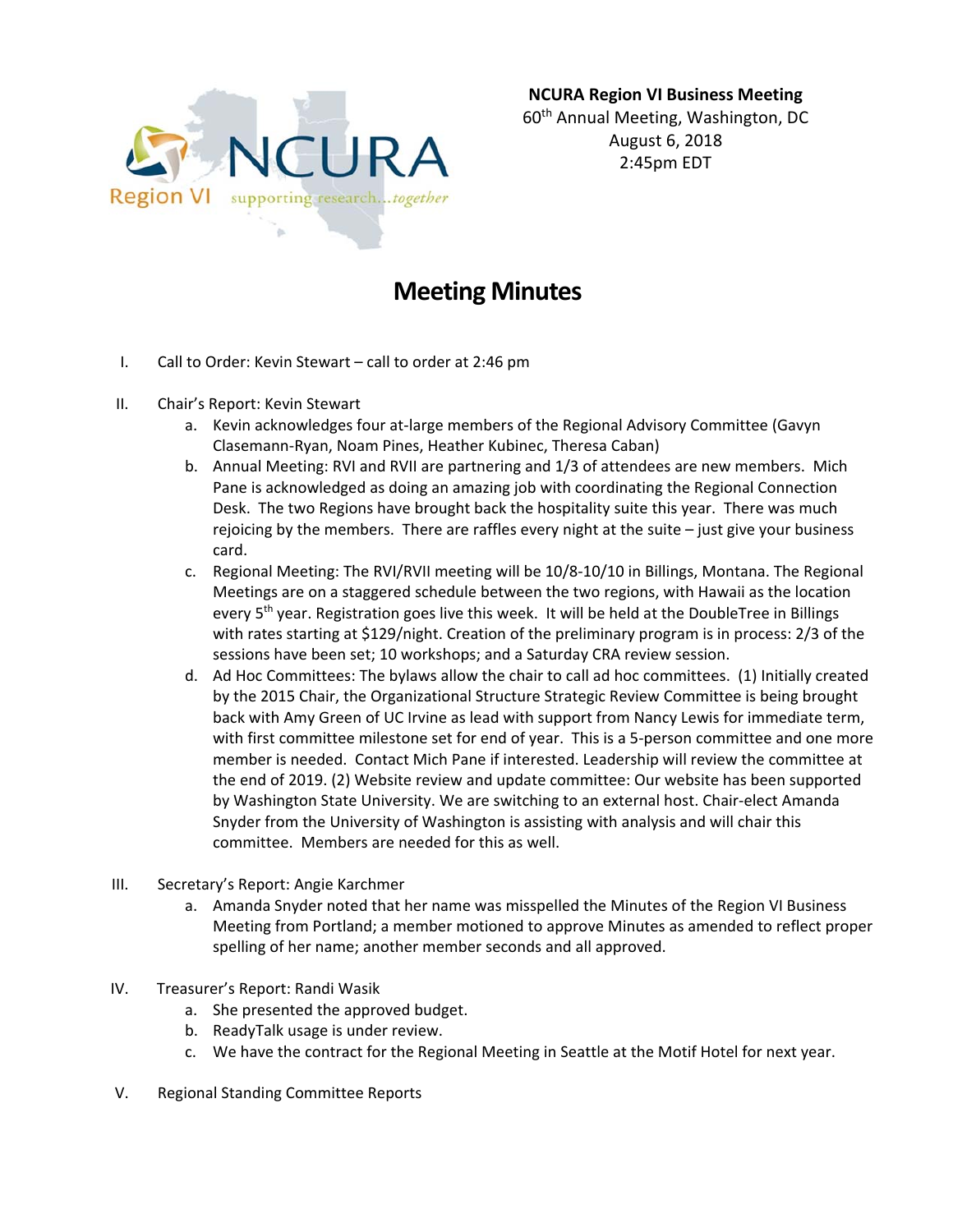- a. Awards and Recognition: Csilla Csaplár
	- i. Current members are Csilla Csaplár, Billy Gellepis, Sandra Purves, Vanessa Azevedo, and Vanessa Quiroz Hotz.
	- ii. The travel recipients for this meeting were announced: Ched Hinger and Lauren Nicholson
	- iii. There will soon be a call for the Regional Meeting travel awards and recognitions.
	- iv. The Region has the following recognition award programs: (1) Helen Carrier Distinguished Service Award (past recipients include Sam Westcott, Bruce Morgan, Nancy Lewis, Mich Pane); (2) Meritorious Contribution Award (past recipients are Derick Jones, Dan Nordquist); (3) Barry Dorfman Outstanding New Research Administrator Award (committee has found this challenging to award, must be in the field less than 5 years, they are discussing changes to criteria); and (4) Linda W. Patton Emeritus Award (past recipient is Chris Hansen). Eligibility information and forms will be emailed and available on the Region's website.
- b. Education and Professional Development: Amanda Synder for Matt Kirk
	- i. LeadMe Program: Derick Jones and Nancy Lewis (co‐chairs)
		- 1. The LeadMe Program is under this committee.
		- 2. Members with purple badges are encouraged to talk to members about the program.
		- 3. Nancy discusses the RVI and RVII mentoring program. There are teleconferences every other week. The mentees have leadership projects. The program is now ¾ complete for this year, with the mentees presenting their final projects at the Regional Meeting. Please attend and support them. The program also provides a leadership series with presenters participating on teleconferences discussing various topics (PowerPoint skills, leadership and how to move up, managing up, who moved my cheese, leadership styles, emotional intelligence, how to discover passion in research administration).
		- 4. Class of 2019 applications to begin in September
		- 5. Program Review: Sam Westcott notes that a Masters in Research Administration grad student was conducting a full review and facilitation of the program for a year and will report back to leadership.
	- ii. Thank you to all committee members of the Education and Professional Development committee: Melissa Mullen, Matthew Kirk, Sam Westcott, Derick Jones, Nancy Lewis, Amanda Snyder and Csilla Csaplár. The committee has been on a 6‐month hiatus but they are regrouping.
	- iii. Regional workshops: The first one occurred at UC Irvine in 2017. They are looking to do a 1‐day basic workshop in early 2019 and are awaiting National approval.
- c. Membership and Volunteer: Michiko Pane
	- i. Thank you to all who volunteered their time and the regional connection desk and to prepare for the meeting.
	- ii. There are volunteer opportunities for the Regional Meeting in Billings. Please contact any of the officers or me (registration desk, donations for fundraising baskets, Tuesday night raffle).
	- iii. Thank you to the committee members: Megan Deitrich and Laura Register
- d. Nominating and Elections: Nancy Lewis for Lisa Wottrich
	- i. Thank you to the committee members: Derek Brown, Kim Eudy, Nancy Lewis and Rosie Madnick.